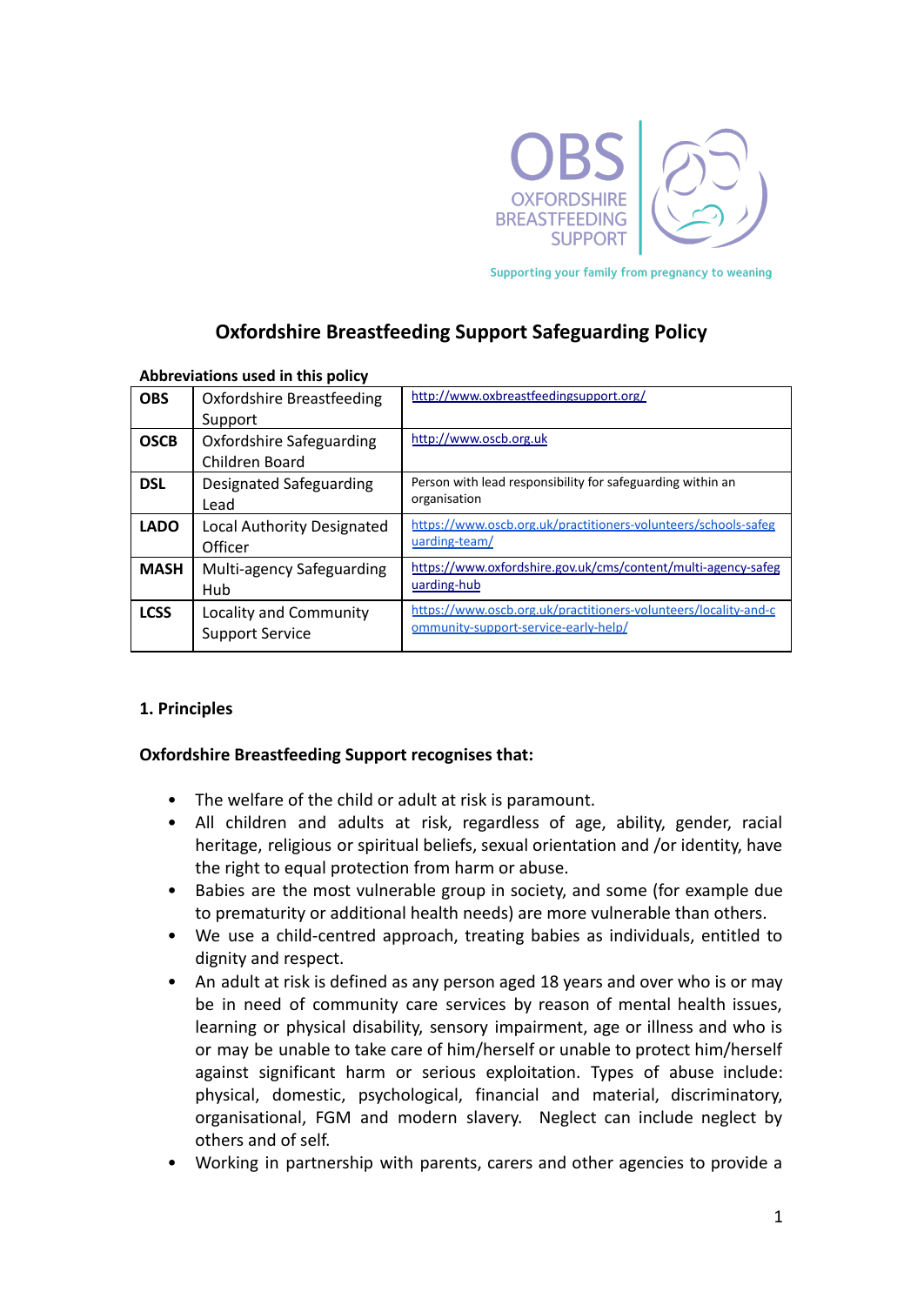coordinated approach is essential in promoting the welfare of children and adults at risk.

- We aim to minimise the risk of abuse by being sensitive to cultural, gender and individual needs in our service delivery.
- Safeguarding children and adults at risk is everybody's responsibility. OBS facilitators, trustees , volunteers and those who observe OBS sessions (e.g. students and health professionals) have a full and active part to play in protecting children and adults at risk from harm.

# **2. Framework**

This policy has been developed in accordance with the principles established by the Children Act 1989 and in line with the following:

- [United Nations Convention on the Rights of the Child 1989](https://downloads.unicef.org.uk/wp-content/uploads/2010/05/UNCRC_united_nations_convention_on_the_rights_of_the_child.pdf?_ga=2.108821505.281969449.1580677395-1864387670.1580677395)
- [Children Act 2004](http://www.legislation.gov.uk/ukpga/2004/31/contents)
- [Equality Act 2010](http://www.legislation.gov.uk/ukpga/2010/15/contents)
- [Working Together to Safeguard Children 2018](https://assets.publishing.service.gov.uk/government/uploads/system/uploads/attachment_data/file/779401/Working_Together_to_Safeguard-Children.pdf)
- [Framework for the Assessment of Children in Need and their Families 2000](https://bettercarenetwork.org/sites/default/files/Framework%20for%20the%20Assessment%20of%20Children%20in%20Need%20and%20Their%20Families%20-%20Guidance%20Notes%20and%20Glossary.pdf)
- [What to do if you are worried a Child is being Abused 2015](https://assets.publishing.service.gov.uk/government/uploads/system/uploads/attachment_data/file/419604/What_to_do_if_you_re_worried_a_child_is_being_abused.pdf)
- [Oxfordshire Safeguarding Children Board](https://www.oscb.org.uk/practitioners-volunteers/multi-agency-guidance-tools/) guidelines
- [The Care Act 2014](https://www.england.nhs.uk/wp-content/uploads/2017/02/adult-pocket-guide.pdf)

### **3. Scope**

This policy applies to all facilitators, cover facilitators, trustees, volunteers, students and other observers, and anyone in a position of trust.

### **4. Aims**

- To ensure that all facilitators, trustees and volunteers have been checked as to their suitability and have received safeguarding training appropriate to their role.
- To raise awareness of all facilitators, trustees and volunteers of the need to safeguard children and adults at risk and of their responsibilities in identifying and reporting possible cases of abuse/neglect.
- To set out procedures which will be followed by all facilitators, trustees and volunteers in cases of suspected abuse/neglect.

### **5. Safer Recruitment**

- All facilitators, trustees and volunteers will be checked for suitability prior to recruitment. This will include a DBS check and two references.
- All facilitators, trustees and volunteers will have training appropriate to their role: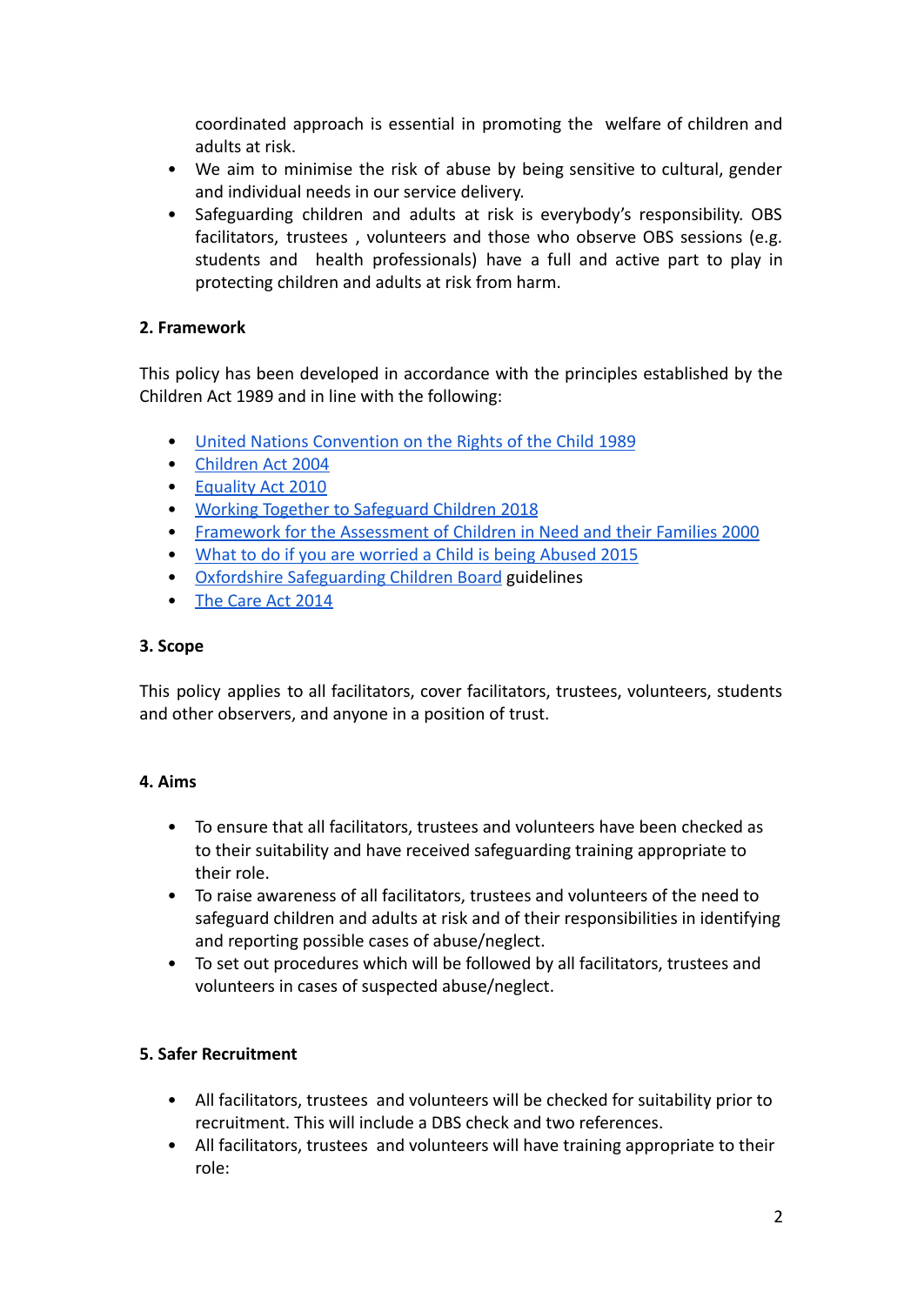- All facilitators will have a minimum of OSCB Generalist Safeguarding training plus one additional training (Advanced Safeguarding or DSL).
	- OBS will have two Designated Safeguarding Leads, with OSCB DSL training.
	- At least one of the DSLs will have LADO Safer Recruitment training.
	- For volunteers and trustees, the minimum level of training is the OSCB online course "introduction to safeguarding" (or equivalent level Department of Health or Education approved training for volunteers or trustees who also work in healthcare or education).
	- Volunteers and trustees must complete OSCB Generalist Safeguarding training.
- All training will be regularly updated in accordance with OSCB recommendations.
- OBS will have a Designated Safeguarding Trustee with responsibility in relation to the Whistleblowing policy (see section 10, below).
- New facilitators, trustees and volunteers will be made aware of this policy, the procedures for protection of children and adults at risk and the name and contact details of the DSLs and Designated Safeguarding Trustee, prior to beginning work/volunteering for OBS.

## **6. Responsibilities**

All facilitators, trustees and volunteers will follow Oxfordshire Safeguarding Children Board Procedures/Local Authority guidance in all cases of abuse, or suspected abuse. These can be found at <http://www.oscb.org.uk/professionals/>

- If there are concerns within an in-person session or other OBS service about the welfare of a child or adult, the session facilitator must be informed within the session or as soon as possible afterwards.
- The session facilitator will consult with a DSL (if the facilitator is not a DSL).
- The DSL will consult with and/or refer to the LCSS and/or MASH, as appropriate.
- Detailed and accurate written records of concerns about a child or adult at risk (using OBS's "Record of Concern" form) will be kept even if there is no need to make an immediate referral.
- All such records will be kept confidentially and securely.
- All records of concern (whether or not a referral is made) will be shared with the relevant health visiting or midwifery team as soon as possible: by the next working day if a referral is made or within 3 working days if a referral is not made.
- Information about safeguarding concerns will be shared with other OBS facilitators, volunteers and trustees, and other agencies and professionals, on a need-to-know basis.

### **7. Confidentiality**

• OBS recognises that all matters relating to protection of children and adults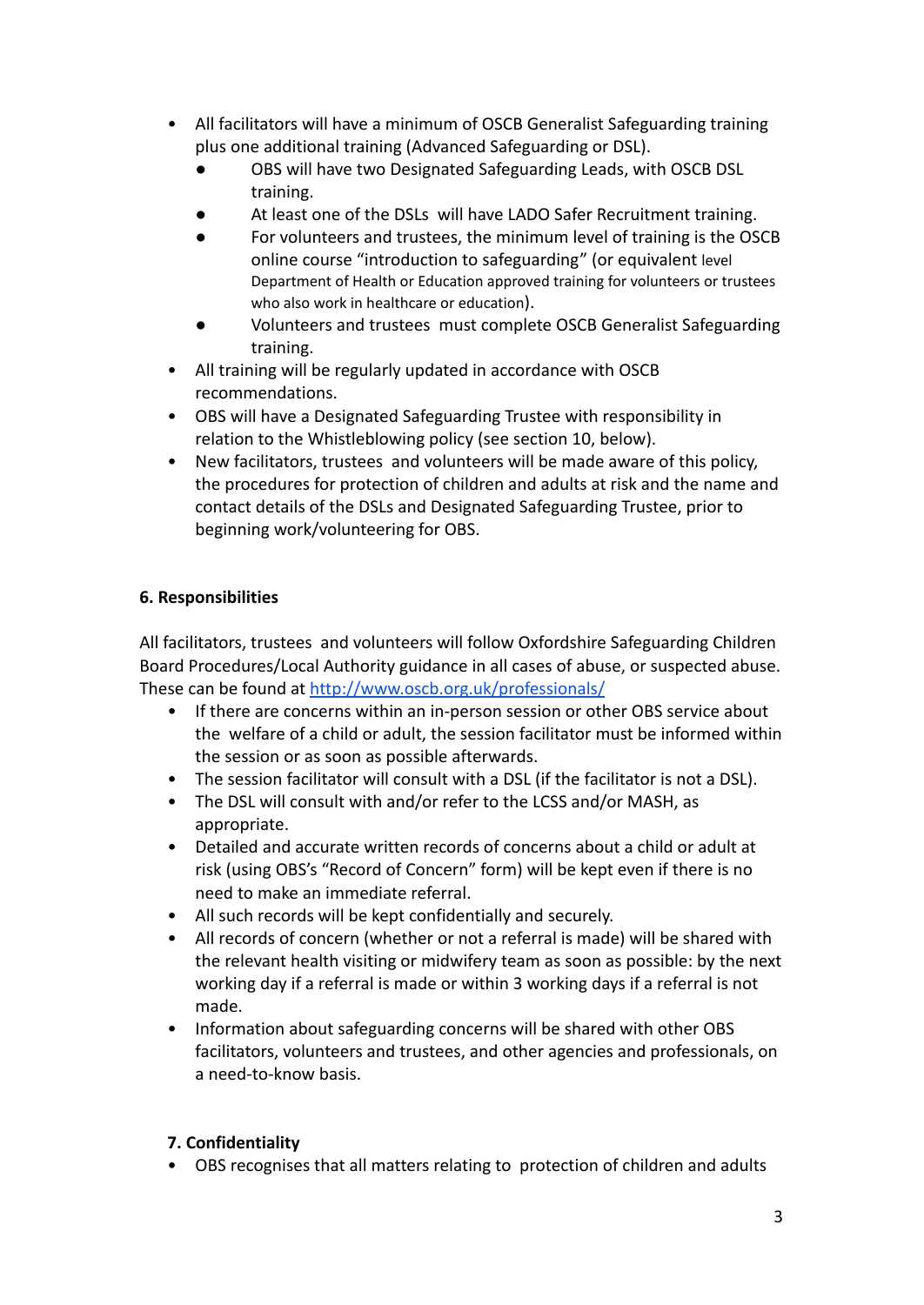at risk are confidential.

- However, all facilitators and volunteers must be aware that they have a responsibility to share information in order to safeguard children and adults at risk.
- All facilitators and volunteers must be aware that they cannot promise to keep secrets that might compromise the safety or well being of a child or adult at risk.
- OBS will always undertake to share the intention to make a safeguarding referral in respect of a child with their parents /carers, unless to do so could put them at greater risk of harm, or impede a criminal investigation. In the case of an adult at risk, the adult in question will be informed of the intention to make a referral, unless to do so could put them at greater risk of harm, or impede a criminal investigation. If in doubt, we will consult with the LCSS/MASH.
- OBS will take no names consultations with the LCSS/MASH to discuss concerns we may have, but we understand that if they then ask for a name we will disclose those details and it will become a referral.

### **8. Supporting facilitators, trustees and volunteers**

- We recognise that OBS facilitators, trustees and volunteers who have become involved with a child or adult at risk who has suffered harm, or appears to be likely to suffer harm, may find the situation stressful and upsetting.
- The DSLs and Safeguarding Trustee will be available to give both practical and emotional support to facilitators, trustees and volunteers regarding any safeguarding matter.

### **9. Protecting facilitators and volunteers**

- No facilitator or volunteer should pick up or hold a baby/child without a specific request or permission from parents/carers.
- Facilitators and volunteers should take all reasonable steps to avoid being alone with a child (other than their own child or another volunteer's child, by agreement with the other volunteer) during an in-person session.

### **10. Whistleblowing**

- If a facilitator, trustee or volunteer has a concern or complaint about the attitude or action of another facilitator, trustee or volunteer, this should be discussed as soon as possible with one of the DSLs.
- If the concern relates to one of the DSLs, it should be reported as soon as possible to the other DSL, or (if the DSL is not available) to the Designated Safeguarding Trustee. Contact details can be found in section 11, below.
- The identity of anyone raising a concern or complaint about the attitude or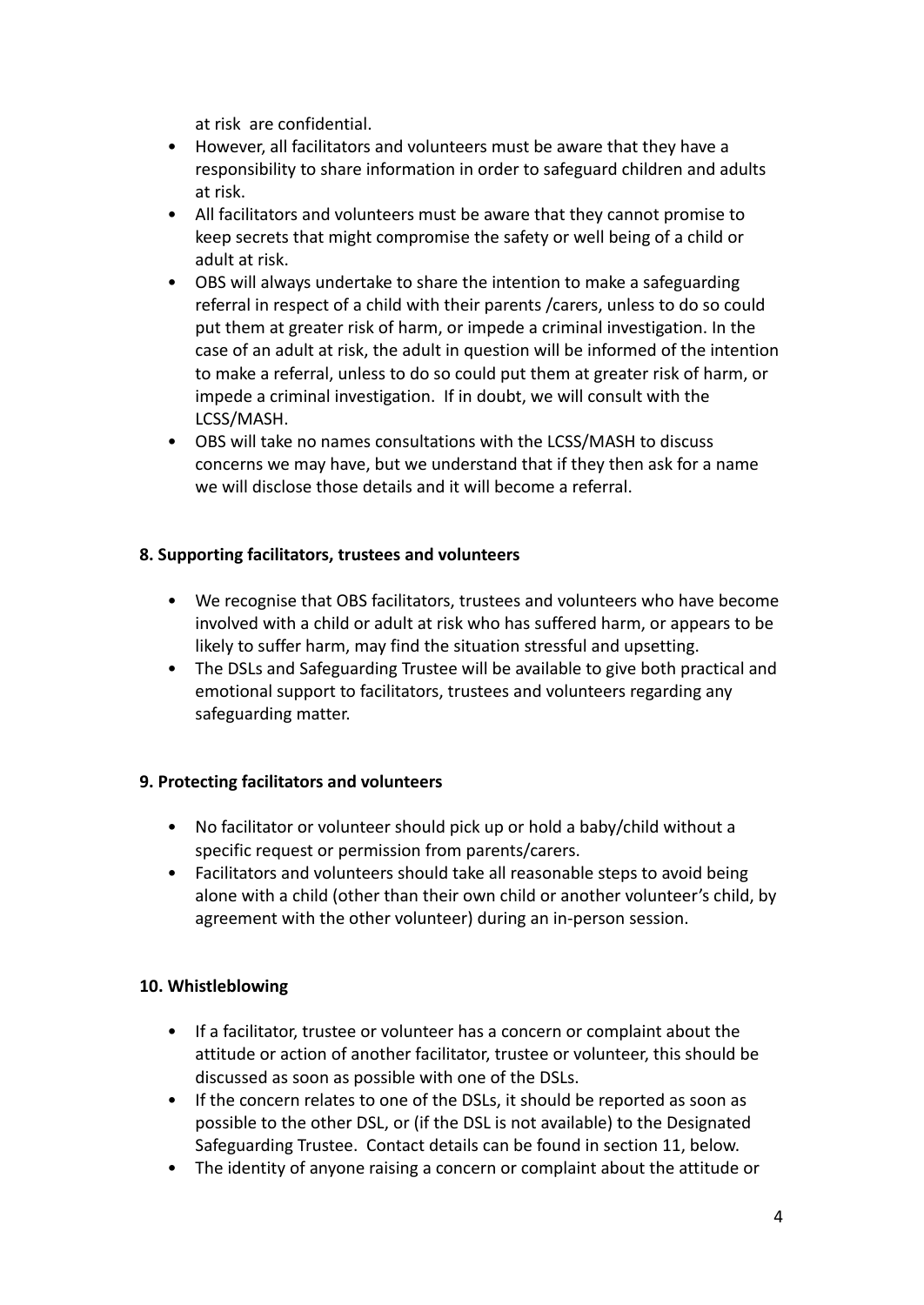action of another facilitator, trustee or volunteer will not be shared or detailed in the resulting investigation, unless specifically requested by the complainant.

#### **11. Allegations against others working with children**

All allegations or concerns about abuse by someone who works with children, in a paid or unpaid capacity, must be reported to the Local Authority Designated Officer (LADO) and Safeguarding team on 01865 810603.

### **12. Contact details**

**OBS Designated Safeguarding Leads Contact Details can be found on the [OBS](https://www.oxbreastfeedingsupport.org/index.php/aboutus/safeguarding) [Safeguarding webpage.](https://www.oxbreastfeedingsupport.org/index.php/aboutus/safeguarding)**

#### **Monitoring and Review**

This policy will be publicly available on the OBS website.

**Oxfordshire Breastfeeding Support Date policy adopted: July 2021 Date for review: July 2022**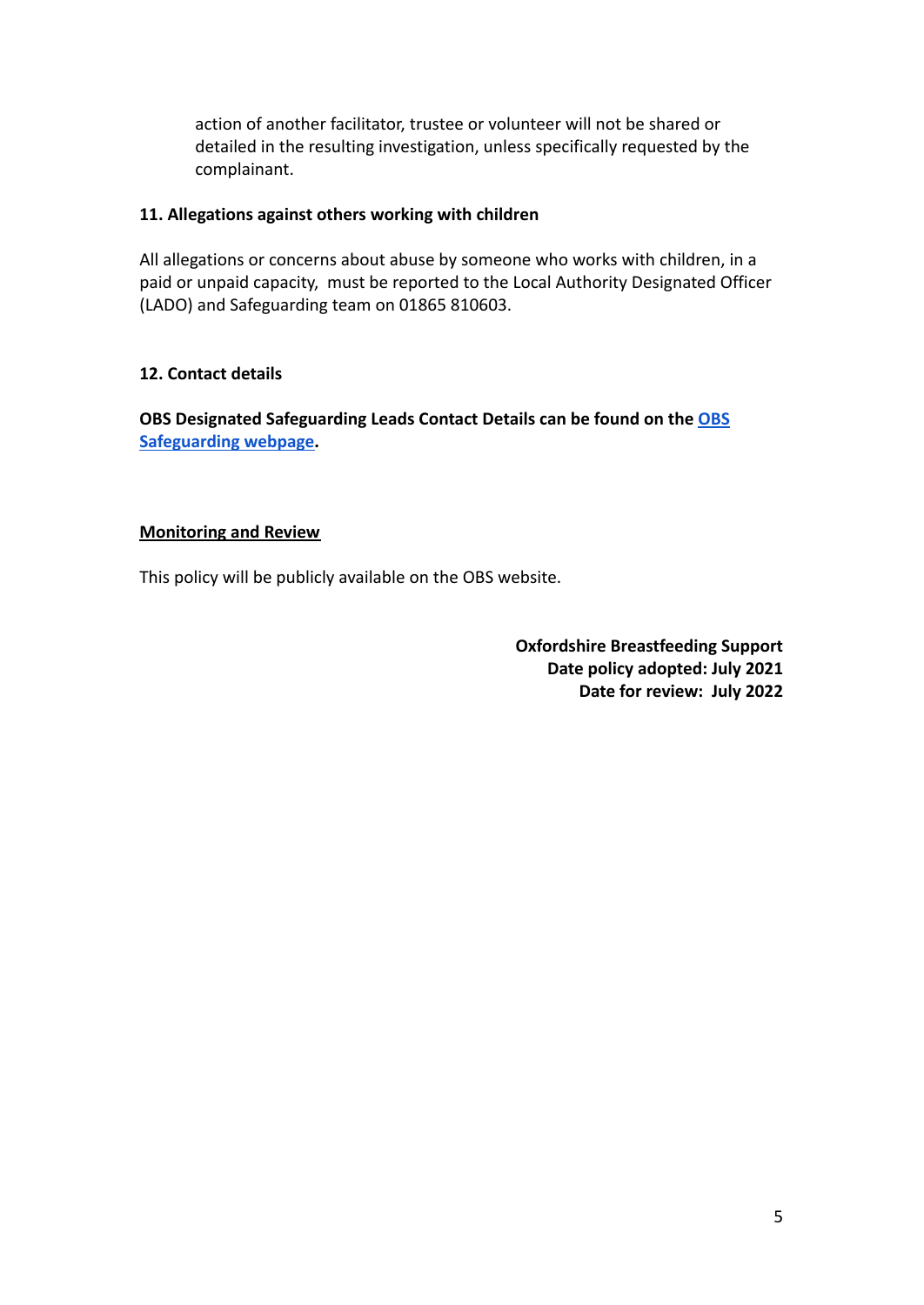

Appendix

# **CHILD PROTECTION RECORD Report of a Concern**

| Name of person completing this form:  | OBS role of person completing this form: |
|---------------------------------------|------------------------------------------|
| <b>Drop-In location:</b>              | Date & time of contact:                  |
| <b>Child's Name:</b>                  |                                          |
| Date of birth & age:                  | <b>Address:</b>                          |
| Parent/carer's name:                  |                                          |
| Name & location of GP/Health Visitor: |                                          |
| <b>Details of concern:</b>            |                                          |
| (Use body map if appropriate)         |                                          |
|                                       |                                          |
|                                       |                                          |
|                                       |                                          |
|                                       |                                          |